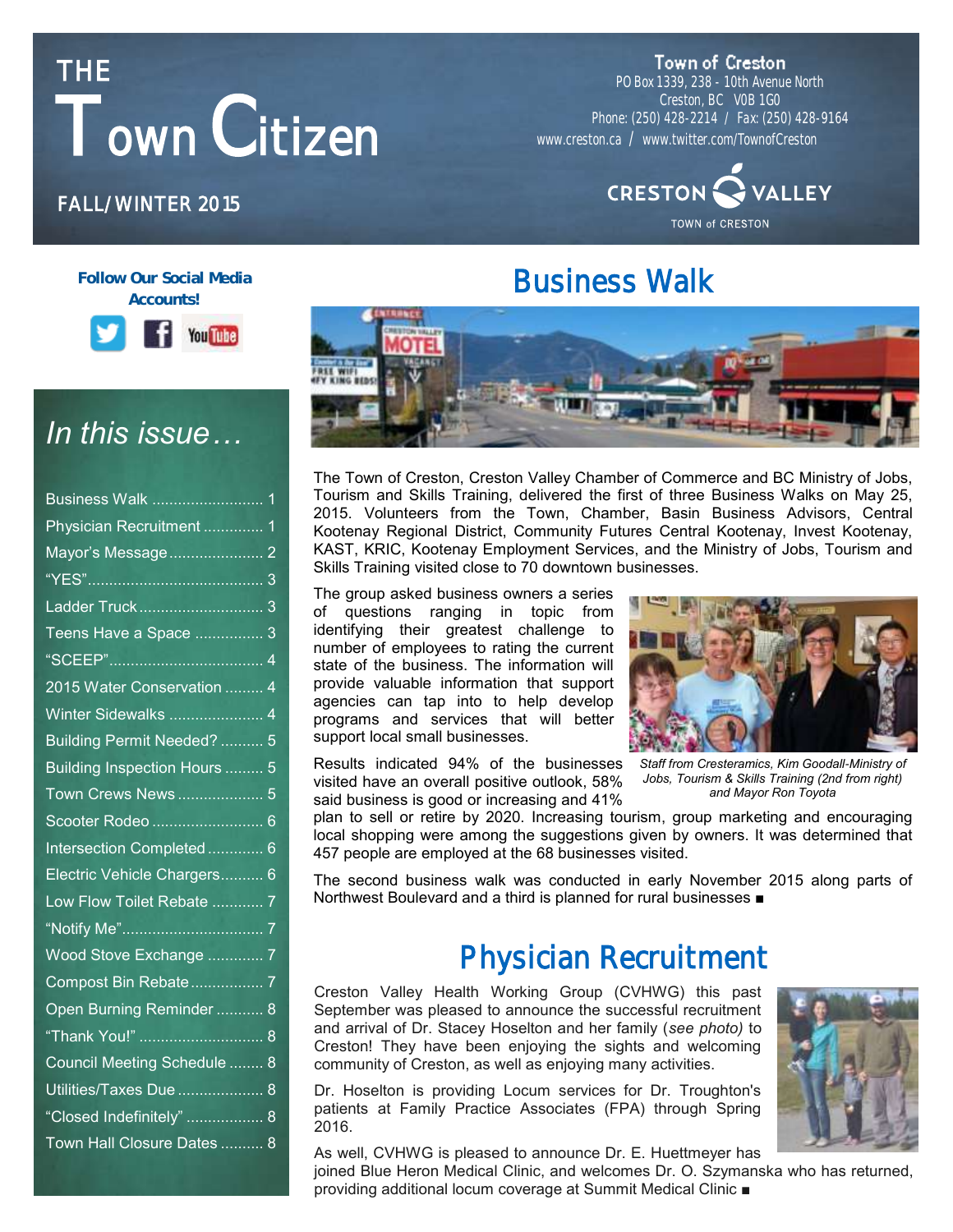

### **Mayor's Message**



As an organization, the Union of BC Municipalities (UBCM) is the recognized advocate for local governments in BC. UBCM's mandate is to facilitate government relations, as well to undertake policy development and implementation – important work that affects local governments throughout the province.

The UBCM Convention is an invaluable opportunity for local governments of all sizes to come together and share their experiences.

Knowing the importance of this annual event, Council recently attended the 2015 UBCM Convention, which was held in Vancouver from September 21st to 25th – with

approximately 2000 other attendees! This event was packed

with meaningful learning opportunities and significant meeting sessions. Importantly, Council met individually with five Provincial Ministers and their staff, as well as the Chair of the Agriculture Land Commission, to discuss matters relevant to Creston. Meeting highlights included:

 The **Honourable Peter Fassbender (Minister of Community, Sport and Cultural Development)** to discuss the Build Canada Fund grant our Valley recently received for improvement to the Arrow Creek Water pipeline and Erickson reservoir.



- The **Honourable Norm Letnick (Minister of Agriculture)** and the **Honourable Shirley Bond (Minister of Jobs, Tourism and Skills Training)** to discuss promotion and expansion of Agri-tourism and Agri-food programs within our Valley. At this meeting, the RDCK Directors for Areas "B" and "C "also attended to ensure representation of our Valley as a whole.
- The **Honourable Suzanne Anton (Minister of Justice & Attorney General)** to discuss components of our Municipal Policing model that was implemented in April 2012.
- The **Honourable Todd Stone (Minister of Transportation & Infrastructure)** to discuss our recently completed Highway Intersection at Pine/Railway and to promote Phase 2 of the Highway Re-alignment from Canyon Street onto Cook Street.

In addition to these meetings, I also participated in the:

- HIghway #3 Mayors' & Chairs' Coalition. The Coalition's mandate is to work with the Provincial Government to improve the highway corridor from the Alberta border to the Eastgate of Manning Park.
- BC Mayor's Caucus. Approximately 50 Mayors attended. At this meeting, I was appointed to the Caucus's "Steering Committee" and 10 of us will be meeting in the near future to outline our next steps.

The value of being able to attend the Convention's countless events - designed to enhance learning, networking and the understanding of common challenges and successes - is immeasurable. Thank you to our committed Council for taking the time away from their jobs, family and friends to further our community's endeavours!



*Left to right: Councillor Jen Comer, Theresa Elford, Councillor Jim Elford, Lou Varela (Town Manager), Councillor Karen Unruh, and Councillor Joe Snopek*



*Left to right: Steffan Klassen, Director of Finance & Corporate Services, and Bhar Sihota, former Town of Creston's Research & Legislative Analyst*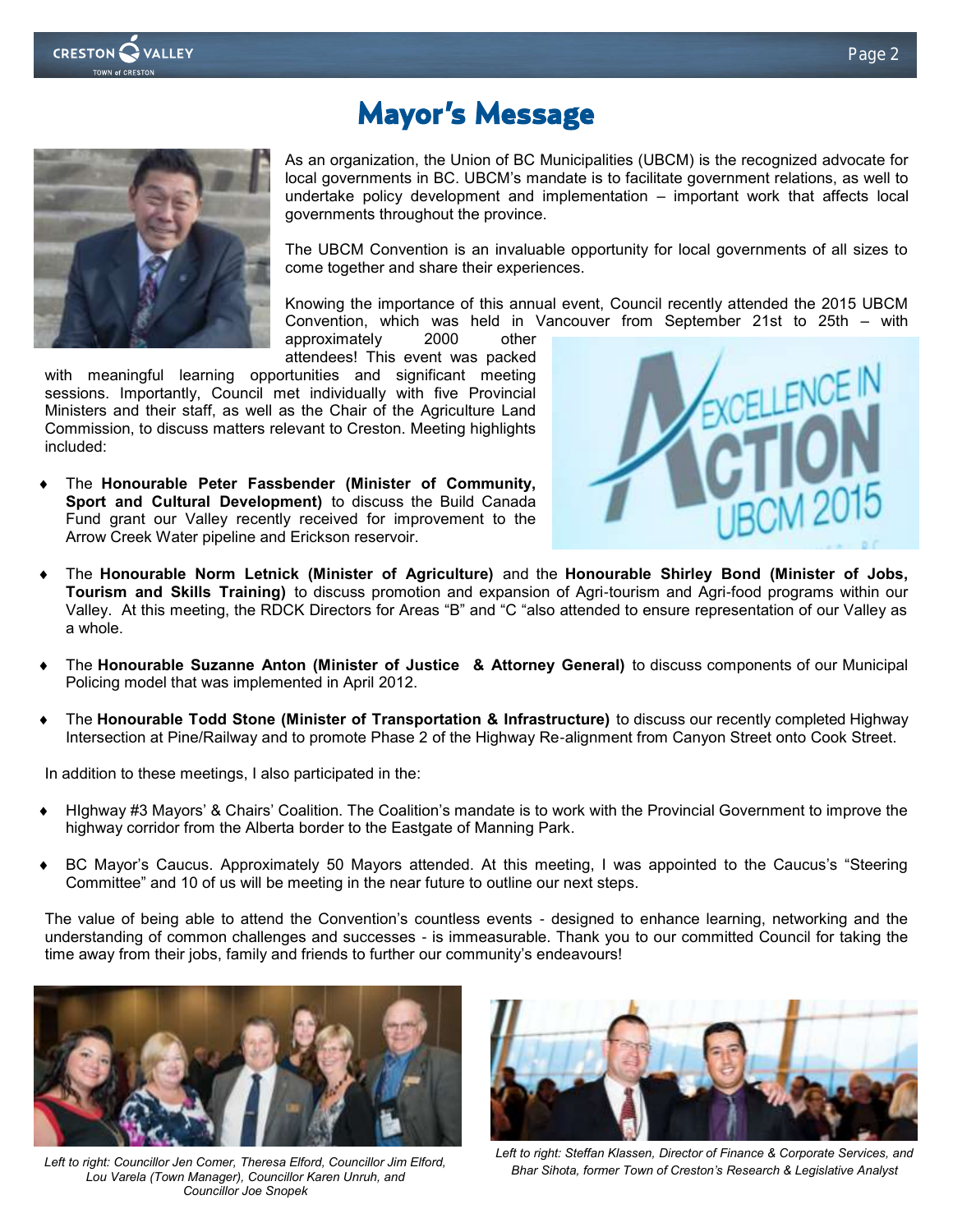

### **Ladder Truck**



Two and a half years ago, the Town of Creston embarked on a process to develop a Youth Engagement Strategy (YES) for the Creston Valley. The Town contracted BC Healthy Communities Society to assist in the consultation and creation of this strategy which included: youth and service provider surveys; youth asset mapping sessions; key informant interviews; and, consultations with youth, service providers, and the community.



The YES reports were received by Council in August of this year and Council created a YES Select Committee to continue the momentum of the strategy. The Committee represents a cross section of voices that were involved in the YES process, including youth program providers, teens and Council members.

A launch for the YES Reports was held on November 13, 2015 to showcase the report findings and reunite and engage the community in celebrating YES successes. There was a great turnout for the event with over 70 people in attendance including youth, parents, youth program providers, Regional Area Directors and Town Councillors. Thank you to all who came out to celebrate Creston Valley youth!



*To receive copies of the Reports, come to Town Hall for a hardcopy or download the Reports from the Town of Creston's website at*  <http://www.creston.ca/2217/Youth-Engagement-Strategy> ■



*Picture Credit: Brian Lawrence*

An aerial platform truck was added to Creston Fire and Rescue's fleet earlier this year. It saw its first action at a fire at Trinity United Church on September 22, 2015 ■

### **Teens Have a Space**

*Creston's Teen Action Committee is proud to announce that a new Teen Space has been set up at the Snoring Sasquatch on 11th Avenue North and is open for Creston Valley teen use.*

The Snoring Sasquatch has partnered with the Teen Action Committee to provide a safe, warm and

supervised place for teens to hang out and socialize Wednesdays from 3:30 pm to 7:30 pm, and Fridays from 6:00 pm to 10:00 pm.

The Teen Action



Committee also intends to host lots of fun events like Movie Nights! All youth aged 13 to 19 are welcome to drop in and see what is happening. Parents can rest assured that under strict supervision your children will be able to enjoy wholesome social activities with other youth, in a safe environment.



**Parents are welcome to visit and check it out too.**

> *Volunteers are always welcome !*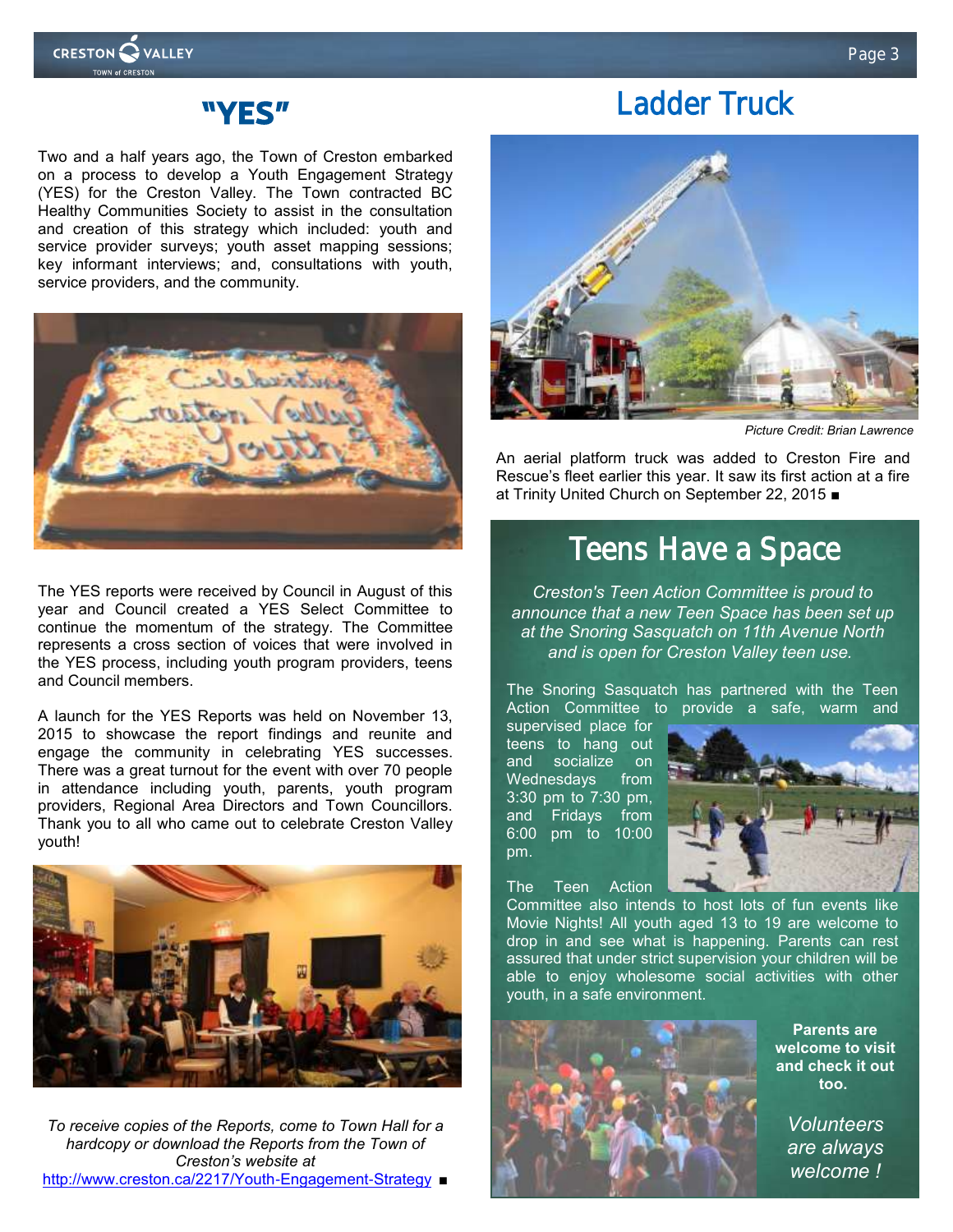### **"SCEEP"**



The Town of Creston hosted a Strategic Community Energy & Emissions Planning (SCEEP) Workshop on November 3, 2015. The workshop was facilitated by Community Energy Association and Fortis BC.

Town of Creston Council members, staff, Rural Area Directors, staff from the Recreation Complex, Interior Health Authority and Labatt Brewery gathered to discuss and evaluate the community's existing energy use and greenhouse gas emissions.

One of the main goals of the workshop was to develop actions and strategies to reduce energy consumption and emissions, improve efficiency, and increase the local renewable energy supply.

Topics covered included composting programs, active transportation options, land use planning and food transportation.

A Strategic Community Energy and Emissions Plan will be compiled and presented to Council as a tool for future energy and emissions planning and long-term decision making ■

### **2015 Water Conservation**

The Water Smart Ambassador Program has become a very successful water conservation program offered by the Town and the Regional District of Central Kootenay. The Water Smart Ambassador (WSA) Program was started in 2011 with partial funding from the Columbia Basin Trust. The WSA Program objectives are to conserve the Valley's water supply and protect against the impact of drought during the hot, dry summer months.



2015 was one of the hottest and driest summers in recent memory; this reality, coupled with historical low water discharge in Arrow Creek, resulted in Water Conservation Level 3 being introduced at the end of June. Overwhelming support in the months of July, August and September helped reduce Creston's average summer water usage by 20%. That's 124 million liters!

The Town of Creston thanks all the homeowners and businesses for working together this summer to conserve drinking water and maintain water storage for fire protection ■



### **Winter Sidewalk Clearing**

**As the winter season approaches and snow begins to fall, it is important that we all do our part to ensure ease of pedestrian passage.** 

**Build-up of snow and ice creates a safety hazard for everyone, especially those with mobility difficulties. Because of this safety issue, the Town of Creston Traffic Regulations Bylaw No. 1546 requires that all property owners ensure that snow and ice are cleared from sidewalks adjacent to their property by noon of any day following a snowfall (excluding Sundays and Statutory holidays). This time extension is provided to allow individual owners and tenants a reasonable amount of time to comply with the Bylaw.** 

**As snow removal is a public safety issue, non-compliance may result in fines. The Bylaw also allows the Town to undertake the work at the expense of the property owner if it is not** 

**completed within the required time frame. Failure to pay these labour costs by December 31st of the year in which the work was undertaken will result in the charges being added as taxes in arrears for that property ■**

*Do your part to keep our sidewalks safe!*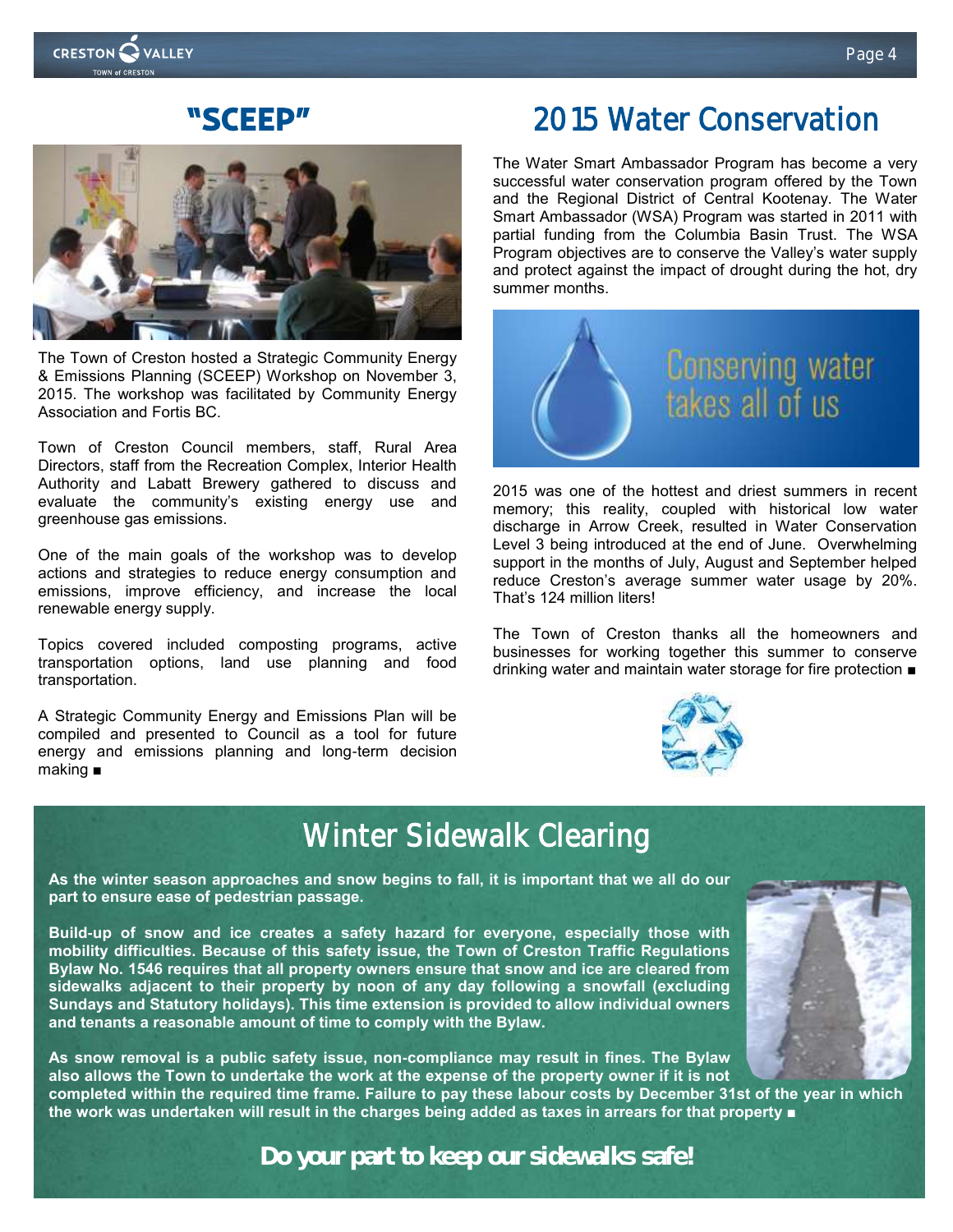

### **Building Permit Needed?**

Building Permits are required not only for new construction, but for many addition and renovation projects as well.



You may need a Building or Plumbing Permit when you wish to:

- construct a new building, including temporary buildings;
- construct a shed over 10 square metres (107 square feet) in area;
- renovate a building;
- ◆ construct an addition to a building;
- alter the interior of a building, including finishing a basement;
- ◆ move a building;
- ◆ demolish a building;
- change the use or occupancy of a building;
- create a secondary suite;
- install a mobile home in a Mobile Home Park;
- ◆ install a modular home on a lot:
- install a new drainage or water piping system in a building;
- $\bullet$  alter or remodel a plumbing system;
- install a fire sprinkler system;
- $\bullet$  install a fire alarm system; and,
- install a swimming pool.

*For further information, please call the Building Inspector at (250) 428-2214, or email to building.inspector@creston.ca ■*



### **Town Crews News**

The Town of Creston has completed its yearly road restoration program for 2015, which included chip sealing approximately 2.59 kilometers of our local streets.

Look for continuation of this program in the late summer of 2016 ■



Do you need to empty the holding tanks of your RV? For your convenience, the Town of Creston offers a free sani-dump service.

This site is located on the North side of Millennium Park at 401 - 16th Avenue North.

Services at this location include a garbage receptacle, non-potable

water for washing your holding tank and a potable water supply to fill your water holding tanks.

> *If you require further information, please contact Town Hall* ■

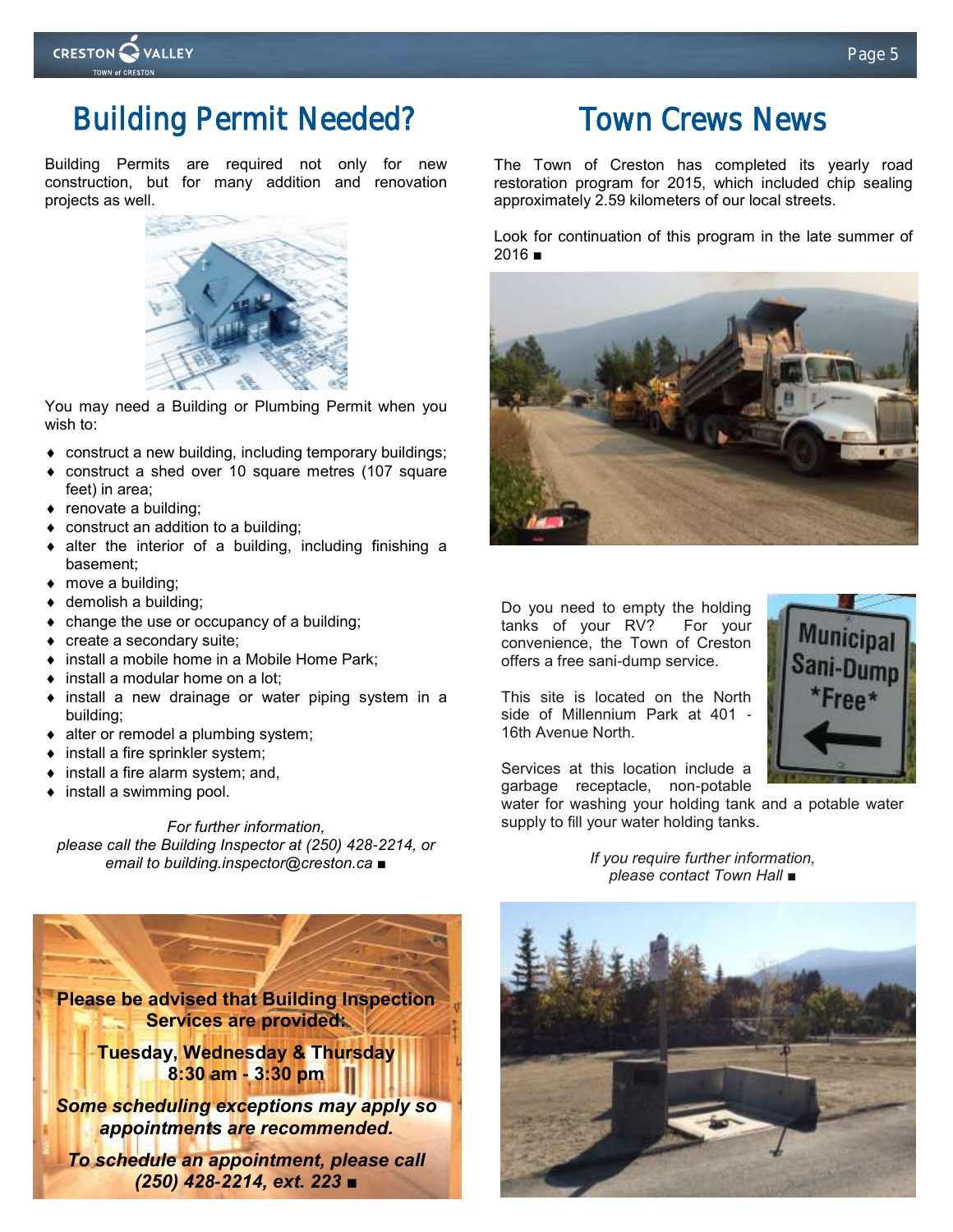

#### **Page 6**

### **Scooter Rodeo**

On September 26, 2015, the Town held its bi-annual Scooter Rodeo at the Creston & District Community Complex. 11 people participated in this Scooter Safety Awareness Day event. The participants found the Rodeo very informative and fun.



The Town partnered with Pharmasave Home Health Care and the Community Complex to host this event and wants to express appreciation for the support of these partners!

*Those interested in attending a future event may contact the Town of Creston at (250) 428-2214, ext. 521 ■*



### **Pine Street Intersection**

Improvements to the Pine Street - Railway Boulevard intersection with Highway 3 were completed in 2015. Major construction works was undertaken by Maglio Industries Ltd. of Castlegar and had a total project value of approximately \$5.4 million. Funding came from the Province of B.C. and the Town of Creston.

The intersection at Pine Street - Railway Boulevard was realigned to create a cross intersection with traffic signals. These improvements have improved safety for motorists travelling on Highway 3 through Creston, and improved access to and from the highway for Creston residents ■



*Prior to Project Start*



*Prior to Landscaping Completion in Summer 2015*

### **Electric Vehicle Chargers**

The Town of Creston has installed three electric vehicle charging stations downtown.

Two chargers are located at the Creston Valley Chamber of Commerce and Visitor Information Centre and the third charger is located in the Cook Street Parking Lot.

Two of the chargers are exclusively for Tesla vehicles and the other is a universal charger ■

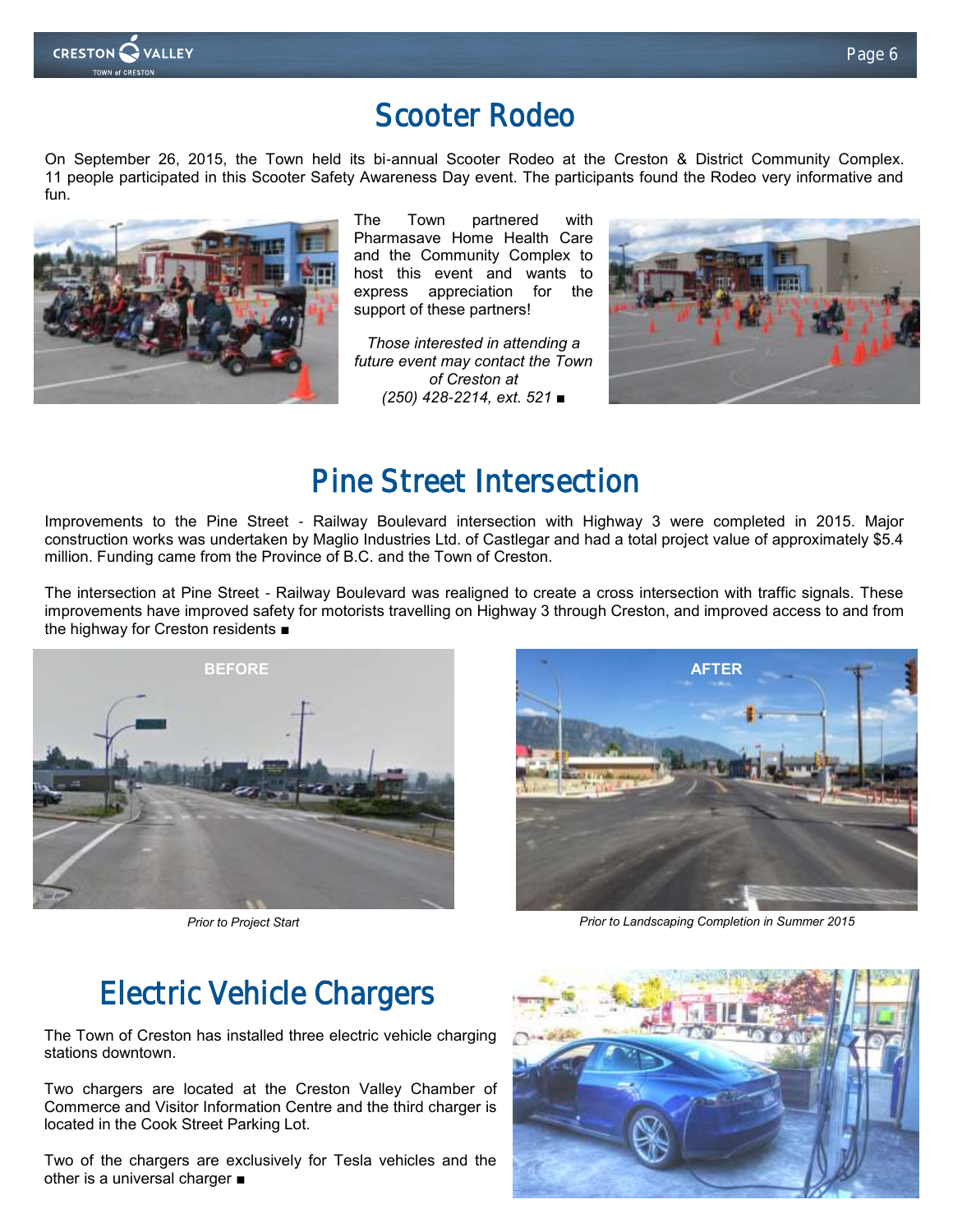

### **HELP US CONSERVE WATER! LOW FLOW TOILET REBATE PROGRAM**



**The Town of Creston is pleased to continue the Low Flow Toilet \$50 Rebate Program. This program is open to both residents and commercial businesses of the Town of Creston who install low flow toilets in their homes or businesses.**

*This offer is available for multiple toilets per household or business, until funds are exhausted ■*

*For more information or to download a copy of the rebate application, please go to our website [www.creston.ca](http://www.creston.ca) or call us at (250) 428-2214 ■* 

### **Wood Stove Exchange**



**For the remainder of 2015, the Regional District of Central Kootenay (RDCK) continues to coordinate the regional Wood Stove Exchange Program.**

**The program offers residents of the RDCK,** 

**which includes the Town of Creston, a \$350 incentive to replace their old, inefficient wood stove with a new, cleaner-burning heating appliance.**

*For more details visit http://www.rdck.ca/EN/main/services/ sustainability-environmental-initiatives/ air.html ■*

### **Hey Creston!**

**Would you like to be:**

- **Informed about what is happening at Town Hall?**
- **Notified immediately when something of interest is posted on the Town website?**
- **On an email list to receive an electronic copy of this newsletter?**

*Sign-up for email or SMS Text notifications about events, newsletters, public notices, bids & tenders, and much more by clicking on the red Notify Me® graphic button on the home page of the Town's website or follow this link http://www.creston.ca/list.aspx* **■**

Notify Me®

#### **The Compost Bin Rebate Program is a**



**part of the Town of Creston's organic waste reduction program aimed at reducing curb side waste.**

**The program provides a financial incentive for you to purchase a commercially available compost bin.**

**This** program offers **maximum of 200 \$25 rebates,** 

**available on a first come/first serve basis; one rebate per residence.**

*NOTE: Submitting an application does not guarantee a rebate. It is your responsibility to fully complete the application and to ensure you meet the program requirements. Remember, only one rebate per property* 

**Compost bins are available at: Home Hardware, 1608 Northwest Blvd. Pyramid Building Supplies Ltd., 1220 NW Blvd. Morris Flowers Garden Centre, 1403 Erickson Street**

*For more information or to download a copy of the rebate application, please go to our website [www.creston.ca](http://www.creston.ca) or call the Town Hall at (250) 428-2214 ■*